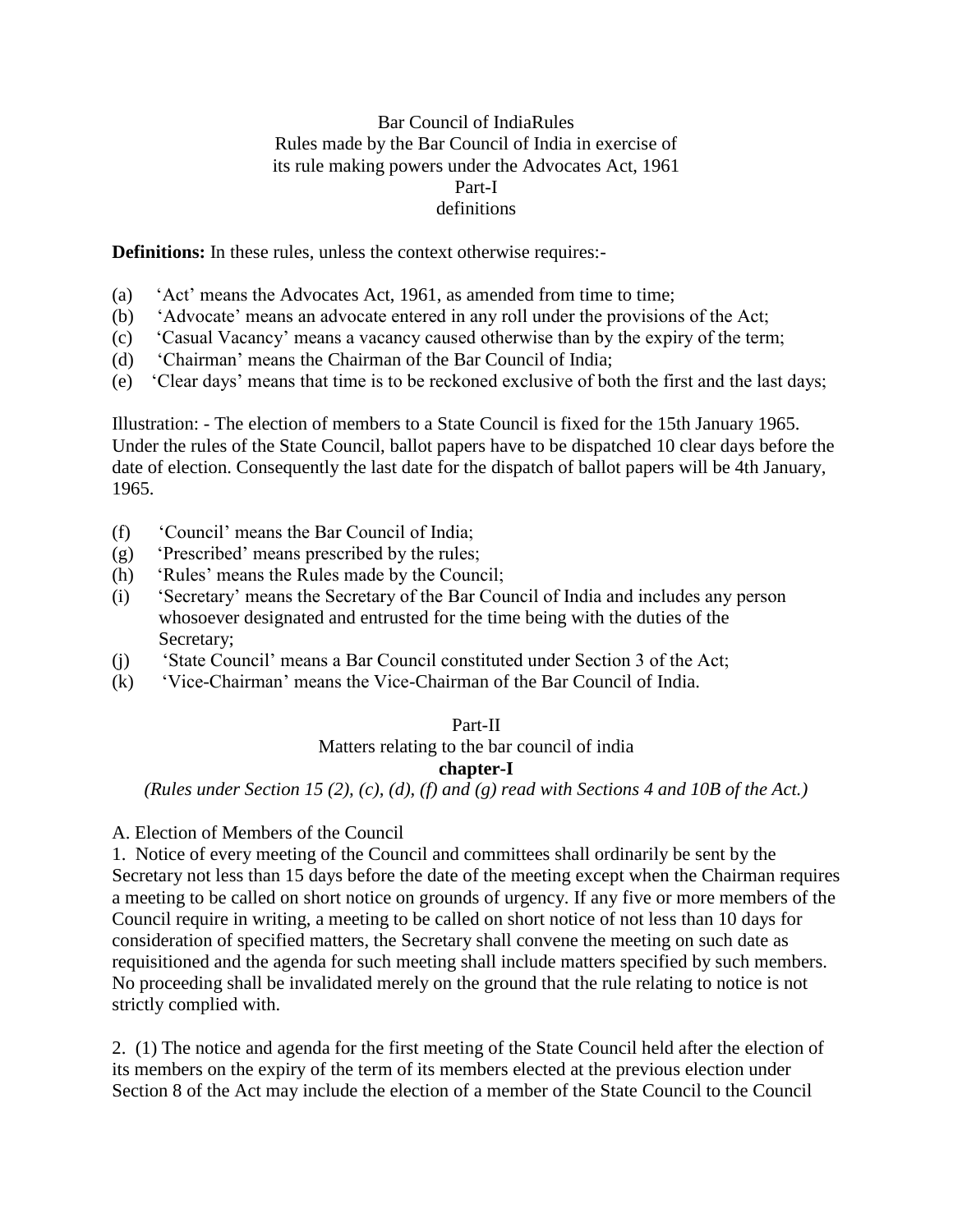under Section (1) (c) of the Act.

(2) Every such election shall be held not later than 30 days after the first meeting of the State Council after election under Section 8 of the Act.

3. The election of a member of the Council shall be conducted by the Secretary of the State Council who shall act as the Returning Officer.

4. A person elected as a member of the Council under Section 4 (1) (c) of the Act shall cease to be such member:

(a) from the date when he ceases to be a member of the State Council as mentioned in Section 4 (3) (ii) of the Act.

(b) on the acceptance by the Council of his resignation.

5. (1) In the case of a vacancy in the office of the member of the Council arising for any reason mentioned in Rule 4 (a) of this Chapter or on account of death, intimation of the vacancy shall be given by the Secretary of the State Council to the Secretary of the Council forthwith and

(2) The election to fill the vacancy under Rules 4 (a) or (b) shall be held within 30 days from the date of the vacancy.

6. (a) If the State Council does not take steps in time for the holding of the election as referred to in these Rules, and

(b) in the case of vacancy of the member of the Council arising under Section 10B of the Act, the Secretary of the Council shall call upon the concerned State Council requiring it to elect its member to the council within 30 days of such notice.

7. Every notice by the Secretary of the State Council fixing a date for the election of a member to the Council under these rules shall be sent not less than 15 clear days before the date fixed for the election. A copy of the said notice shall be sent simultaneously to the Secretary of the Council.

8. (1) The name of each candidate for the election shall be proposed by one member and seconded by another member of the State Council at the meeting. No member shall propose or second more than one name.

(2) If only one candidate has been duly nominated, the Returning Officer shall declare him elected.

(3) Any nominated candidate can withdraw before the voting takes place.

(4) If the number of candidates duly nominated is more than one, there shall be an election by secret ballot. The Returning Officer shall provide voting papers with the names of the candidates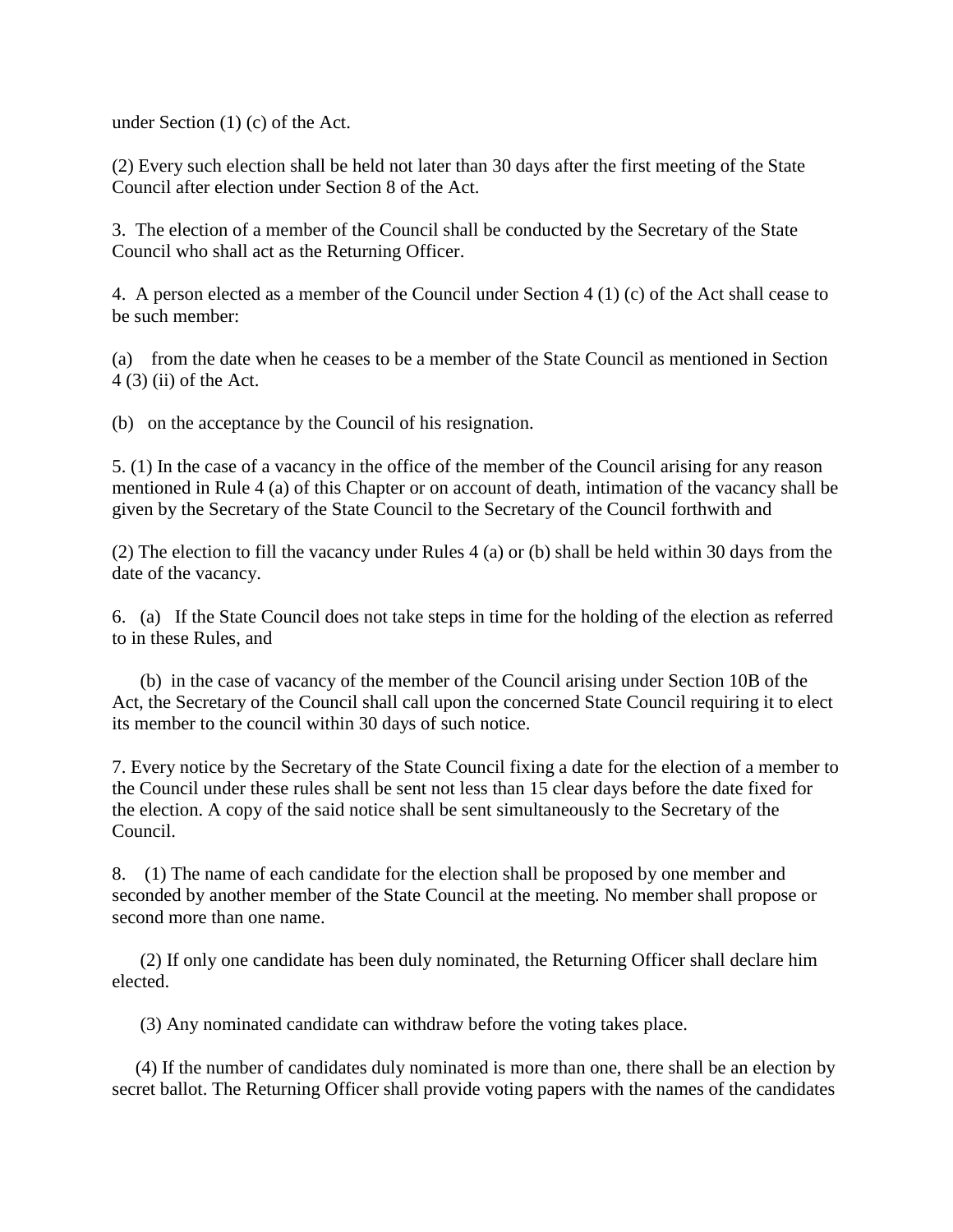typed. Each voting paper shall bear the signature of the Returning Officer.

(5) A voter in giving his vote shall place in his voting paper the mark 'X' against the name of the candidate of his choice.

The voting paper shall not be signed by the voter and in the event of any erasures, obliterations or alterations in the voting papers or of the voting paper purporting to have been signed by the voter, the voting paper shall be deemed to have been defaced and the vote purporting to have been given thereby shall not be taken into account for the purposes of the election. Subject to the provisions of Rule 10, the decision of the Returning Officer whether the voting paper has or has not been defaced shall be final.

A voting paper shall be invalid on which-

(a) the mark 'X' is not made, or

(b) the mark 'X' is set opposite the name of more than one candidate or is so placed as to render it doubtful to which candidate it is intended to apply, or

(c) the mark 'X' and any other mark of figures are set opposite the name of the same candidate, or

(d) there is any mark in writing by which the voter can be identified.

(6) The Returning Officer shall count the valid votes immediately after the close of voting in the presence of the candidates or their nominees who may choose to be present.

(7) The candidate securing the largest number of the votes shall be declared elected by the Returning Officer.

In the case of two more candidates securing an equal number of votes, the Returning Officer shall decide the election by drawing lots.

(8) Immediately after he declaration of the result, the Returning Officer shall put the ballot papers used for voting in the election in a separate cover, have the cover closed and sealed with his signature and that of all contesting candidates if they desire to do so.

(9) The result of the election shall be communicated forthwith to the Secretary of the Council and sent to the State Gazette or Gazettes concerned for publication.

9. (1) In case of a dispute arising out of the election, any of the contesting candidates, or any other member of the State Council, may challenge the election by a petition which shall be filed with, or despatched by registered post to the Secretary of the Council within 10 clear days of declaration by the Returning Officer of the result of the election as mentioned in Rule 8 (7). The petitioner shall also send copies of the petition to all the contesting candidates and to the Secretary of the State Council.

(2) As soon as possible after the receipt of the copy of the petition under sub-rule (1), the Secretary of the State Council shall send the sealed cover containing the ballot papers referred to in Rule 8 (8) above, and all other papers and records relating to the election to the Secretary of the Council.

10. (1) The Council may reject any petition received under Rule 9, if, in its opinion, there is no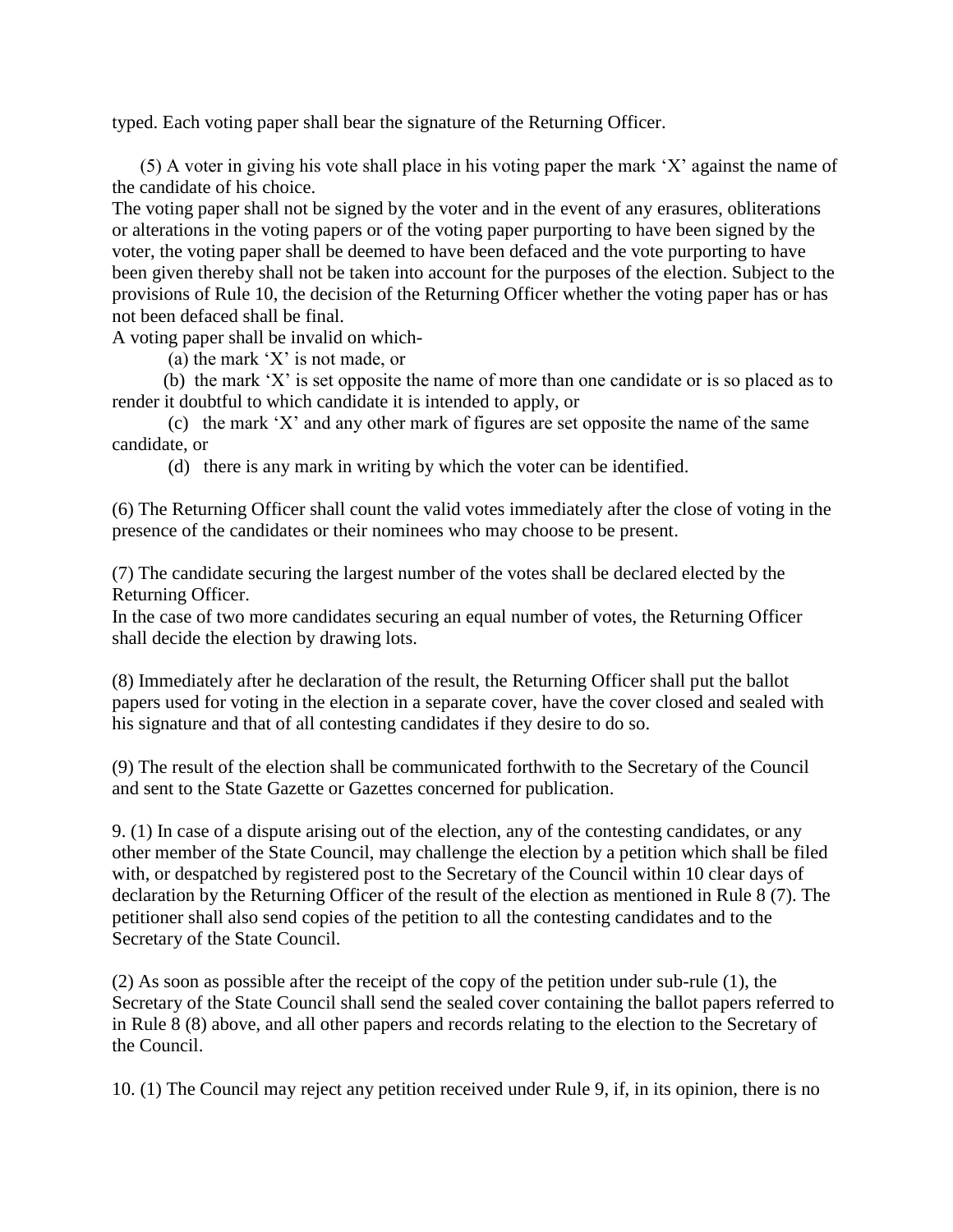# *prima facie* case.

(2) If the Council is of the opinion that there is a *prima facie* case, either the council or a Committee of the Council comprising not more than 3 members of the Council constituted therefor shall, after hearing all the parties concerned, determine the said dispute.

(3) The Council, or the Committee, as the case may be, shall have all or any of the following powers:

- (a) to dismiss the petition;
- (b) to set aside the election;
- (c) to declare any candidate as having been duly elected;
- (d) to order a fresh election; and
- (e) to make an order as to costs.

(4) A copy of the Order of the Council or the Committee may be sent to the State Council.

(5) The State Council concerned shall cause such fresh election to be held as may be ordered under sub rule (3) of this rule.

(6) The parties shall be entitled to obtain copies of the Order or the decision of the Council or of the Committee as the case may be, on payment of the charges, if any, prescribed therefore under the rules of the Council. The Chairman of the Council or the President of the Committee, as the case may be, may also permit copies of any other part of the record of the enquiry to be furnished on payment of such charges as may be prescribed during the tendency of the election petition.

B. Expiry of term of office of Chairman, Vice-Chairman and Members of Committees of the Council

11. A member of the Council elected as Chairman or Vice-Chairman or Member of any Committee of the Council, shall cease to hold office as such chairman, Vice-Chairman or Member of Committee on the expiry of his term as a Member of the Bar Council of India. Rule 11-A. No member shall have the right to resign from the membership of the Bar Council of India on grounds which are not considered genuine or for the purpose of sharing the terms fixed by the Statute.

C. Election of Chairman and Vice-Chairman

12. (1) (a) The election of the Chairman and Vice-Chairman shall be held at a meeting of the Council.

(b) At every such meeting for the election of the Chairman, the Vice-Chairman, if he is not a candidate, shall preside. In the absence of the Vice-Chairman, a member of the Council who is not a candidate, elected by the members present, shall preside.

(c) In the case of the election of the Vice-Chairman, the Chairman, or in his absence the Vice-Chairman, if he is not a candidate shall preside.

In the absence of the Chairman and the Vice-Chairman, any member of the Council who is not a candidate, elected by the members present, shall preside.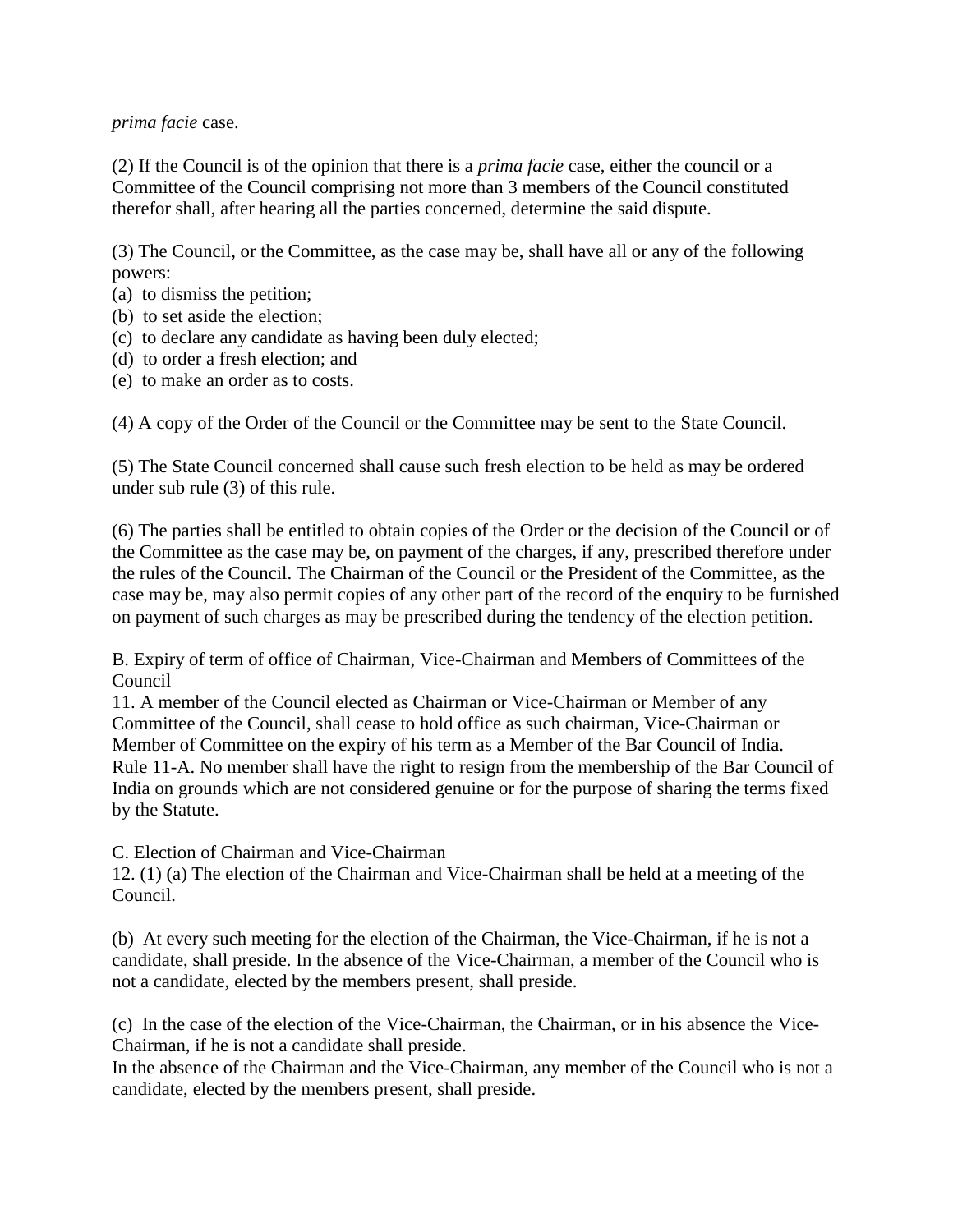(d) (i) The name of the candidate for the election shall be proposed by one member and seconded by another member at the meeting.

- (ii) No member shall propose or second more than one name.
- (iii) If only one member has been duly nominated, he shall be declared elected.
- (iv) Any candidate nominated may withdraw before voting takes place.

(e) If the number of candidates duly nominated is more than one, there shall be an election by secret ballot.

(f) The Secretary shall provide voting papers with the names of the candidates. Each voting paper shall bear the signature of the Secretary.

(g) A voter in giving his vote shall place on his voting paper a mark 'X' against the name of the candidate of his choice.

The voting paper shall not be signed by the voter and in the event of any erasures, obliterations or alterations in the voting paper, or of the voting paper purporting to have been signed by the voter, the voting paper shall be deemed to have been defaced and the vote purporting to have been given thereby shall not be taken into account for the purposes of the election. The decision of the Chairman of the meeting whether the voting paper has or has not been defaced shall be final.

A Voting Paper shall be invalid on which

(i) the mark 'X' is not made, or

 (ii) the mark 'X' is set opposite the name of more than one candidate or is so placed as to render it doubtful to which candidate it is intended to apply, or

 (iii) the mark 'X' and any other mark or figures are set opposite the name of the same candidate, or

- (iv) there is any mark in writing by which the voter can be identified.
- (v) The Secretary shall count the valid votes immediately after the close of the voting.

The member securing the largest number of votes shall be declared elected. In the case of two or more members securing an equal number of votes, the Chairman of the meeting shall decide the election by drawing lots.

(2) The Chairman or the Vice-Chairman shall hold office for a period of two years, or until his term of office as Member of the Bar Council of India ceases whichever is earlier

(3) The Chairman or the Vice-Chairman may resign his office by letter addressed to the Secretary of the Council. Such resignation shall take effect from the date of the acceptance thereof by the Council or from such other date as the Council may fix. Provided in the eventuality of mid-term poll of the office of the Chairman or Vice-Chairman, the term shall be of the residuary term.

13. If the Chairman or the Vice-Chairman ceases to be a member of the Council for any reason, the vacancy shall be filled up by election as far as possible at the next meeting of the Council.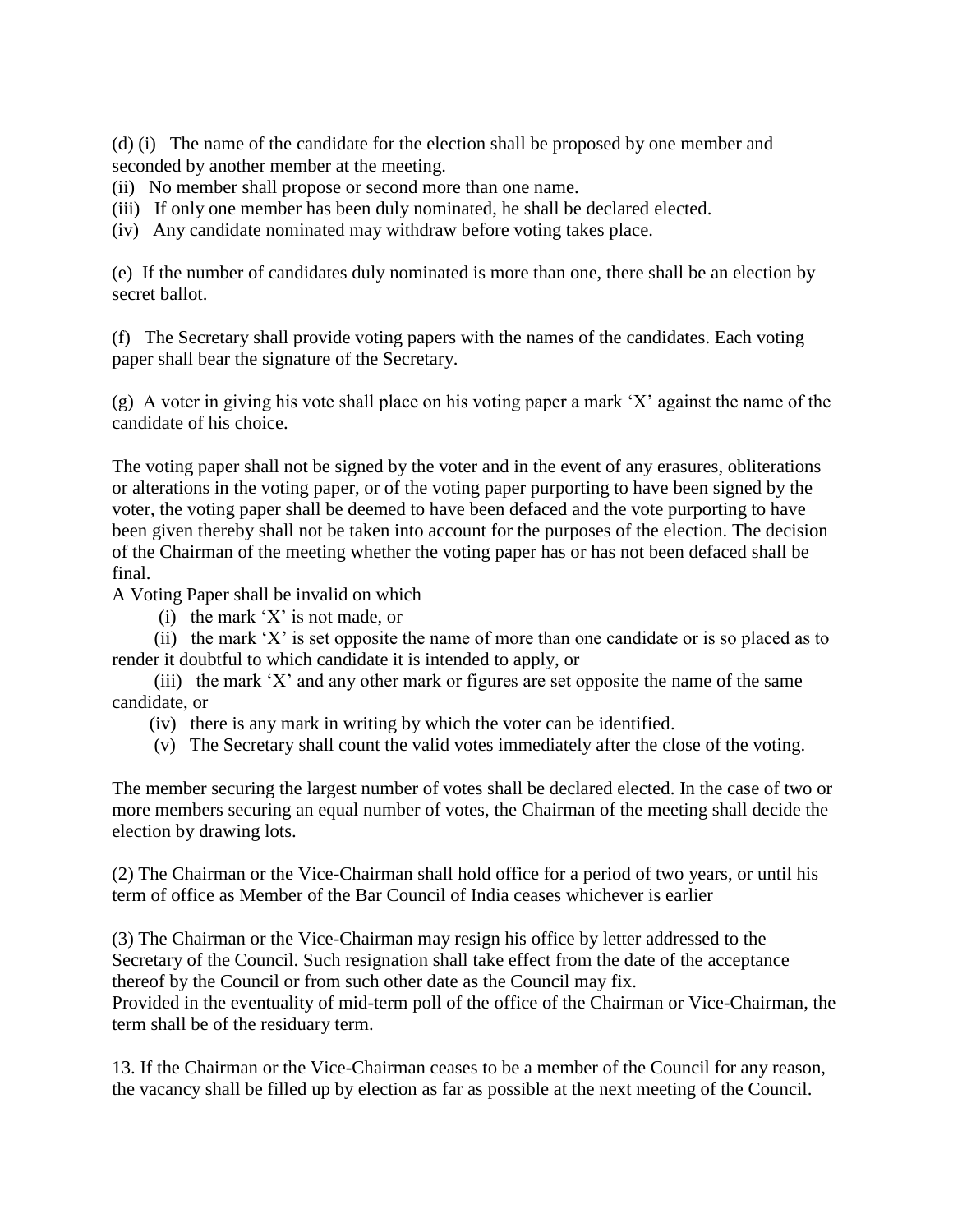14. The result of the election of the Chairman or the Vice-Chairman shall be sent forthwith to the Gazette of India for publication.

D. Powers and duties of the Chairman and Vice-Chairman

15. Save as otherwise provided in these rules, and subject to the resolutions of the Council, the Chairman shall exercise general control and supervision over the affairs of the Council.

16. He shall preside over the deliberations of the Council and of all committees of which he is a member.

17. Save as otherwise decided at a meeting of the Council or the Committee, as the case may be, he shall cause the meetings of the Council or the Committee convened at such time as he may fix. He shall also settle the items for agenda for the meetings of the Council.

18. He shall have power to pass interim orders in revisional and other matters arising out of the supervisory jurisdiction of the Council.

19. He shall have power to punish any employee of the Council by way of censure or reprimand and may initiate proceedings for suspension, removal or dismissal.

20. He shall be the authority to sanction the disbursement of salaries of the staff and to order payment of any bill outstanding against the Council.

21. The Vice-Chairman shall exercise all the powers and discharge all the functions of the Chairman in his absence and under his direction.

22. On a motion of "No confidence" being passed by Bar Council of India by a resolution passed by majority of not less than 3/4th of the members present and voting and such majority passing "No confidence motion" is more than 2/3rd of the total number of members constituting the Bar Council for the time being, the Chairman or Vice-Chairman or any other office bearer against whom the motion is passed shall cease to hold office forthwith.

Notwithstanding anything contained in the Act or the Rules made thereon, the Chairman or Vice-Chairman shall not preside over the meeting in which motion of "No confidence" is discussed against him and such meeting shall be convened on a notice of atleast one month. The chairman or the Vice-chairman shall have the right to vote, speak or take part in the proceeding of the meeting.

# Chapter-II

**Meetings of Council and its Committees other than those of the Disciplinary Committees** *(Rules under section 15(2) (h) and (j) of the Act)*

1. Notice of every meeting of the Council and the Committees shall ordinarily be sent by the Secretary not less than 15 days before the date of the meeting, except when the Chairman or any two members require a meeting to be called on short notice on grounds of urgency. No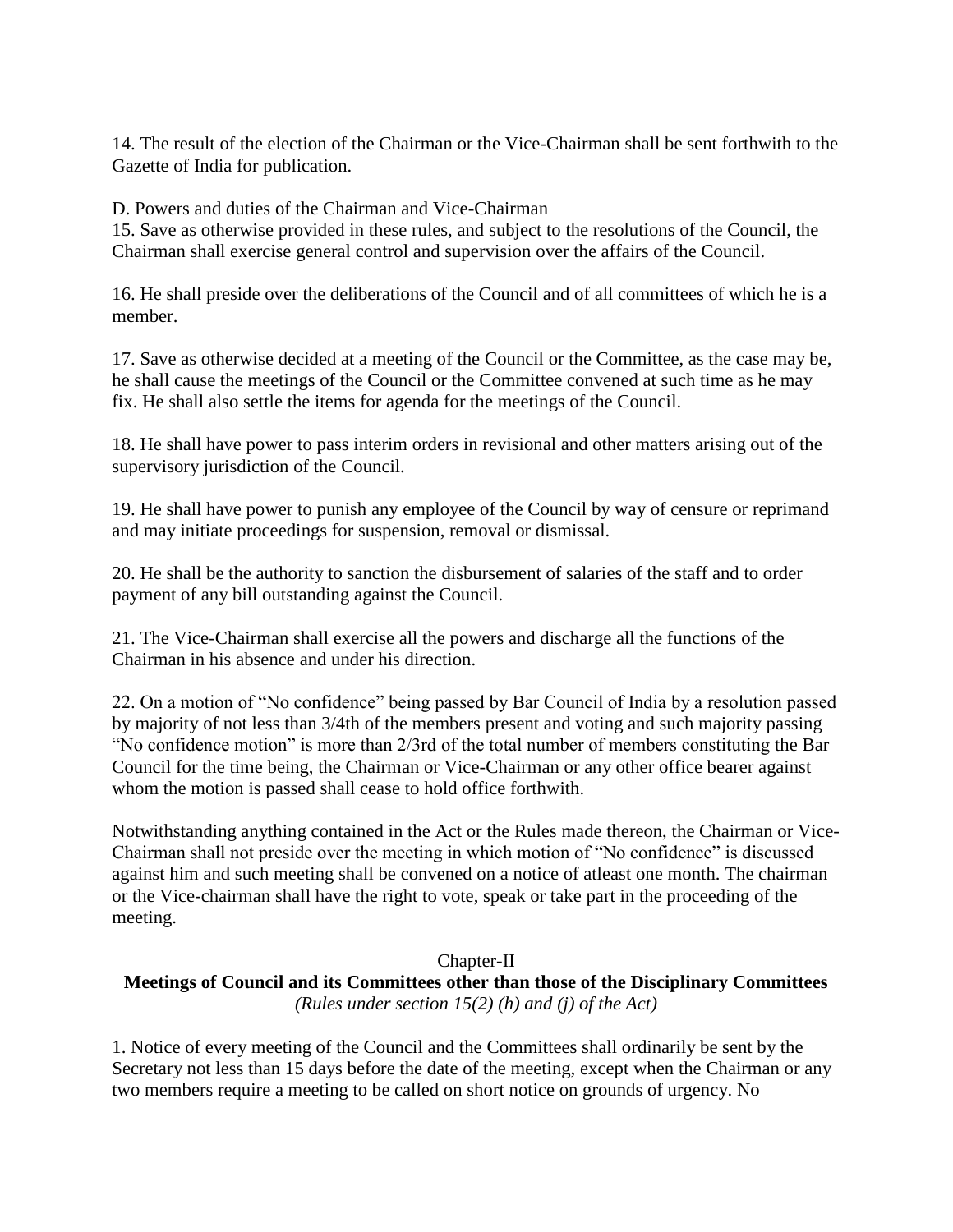proceedings shall be invalidated merely on the ground that the rule relating to notice is not strictly complied with.

2. Notice of the meeting shall specify the time and place of the meeting and shall contain the agenda fixed for the meeting.

3. No member shall be entitled to bring forward for the consideration of the meeting any matter of which he has not given ten days' notice to the Secretary, unless the Chairman, in his discretion, permits him to do so.

4. The minutes of the previous meeting shall ordinarily be read and recorded at the subsequent meeting.

5. The quorum for the meeting of the Council shall be seven and for all other Committees except the Executive Committee and the Legal Education Committee, the quorum shall be two. The quorum for the Executive Committee and the Legal Education Committee shall be four.

6. If urgent action by the council or by any Committee of the Council other than a Disciplinary Committee becomes necessary, the Chairman of the Council or of such Committee as the case may be may permit the business to be transacted by circulation of papers to the members of the Council or the Committee as the case may be. The action proposed to be taken shall not be taken unless agreed to by a majority of the members of the Council or the Committee as the case may be. The action so taken shall be forthwith intimated to all the members of the Council or the Committee concerned. The papers shall be placed before the next meeting of the Council or the Committee concerned for confirmation.

7. The Council or any Committee may adjourn from day to day or any particular day, without further notice.

8. A member shall address the chair when speaking at a meeting of the Council and he shall be entitled to speak only once on each subject, unless otherwise required or permitted by the Chairman to do so.

9. Save as otherwise provided in these rules, the decision on any matter shall be by majority and in the case of equality of votes, the Chairman of the meeting shall have a second or casting vote.

10. No matter once decided shall be reconsidered for a period of three months unless the Council by a two-third majority of the members present so permits.

11. Any Committee may refer for advice any matter to the Council.

12. In the absence of the Chairman and the Vice-Chairman at any meeting, a member chosen by members present shall preside at the meeting.

# CHAPTER-III

Constitution, functions and procedure of Committees of the Bar Council of India *(Rules under Sections 9, 9A, 10 and 15 (2) (i) and (j) of the Act)*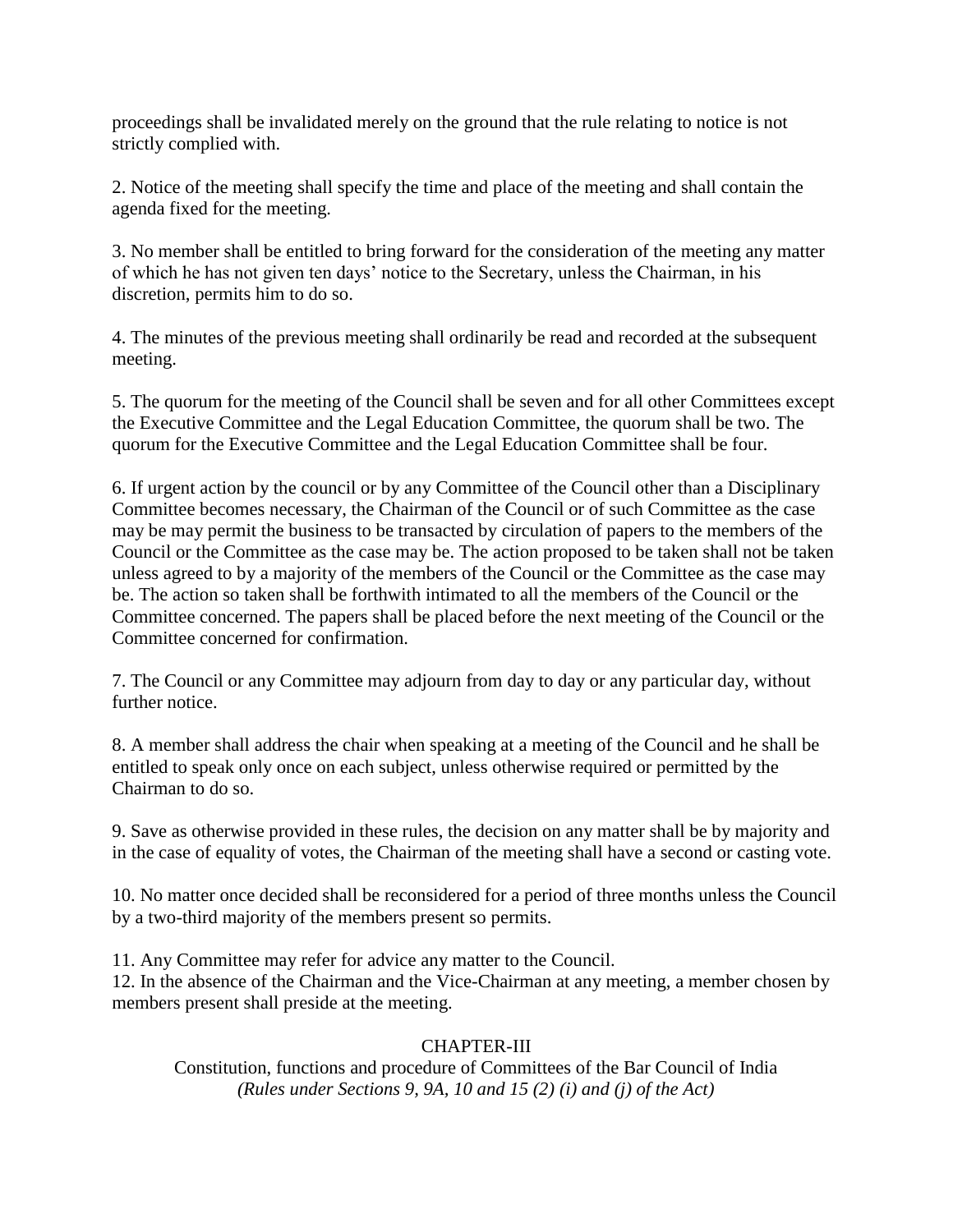1. The Council may appoint from amongst its members, one or more Committees as it may deem necessary, in addition to those specified in the Act and delegate such powers, duties, and functions to such Committees as it deems fit.

2. Any casual vacancy in the above Committees shall be filled up by the Council.

3. Save where the Chairman or the Vice-Chairman is a member of the Committee or the Sub-Committee, the Committee or the Sub-Committee shall choose its Chairman for the meeting, unless at the time of the constitution thereof the name of the Chairman has been specified.

4. Unless otherwise determined at the time of election, the term of the members of the Committees of the Council shall be as follows :-

(a) Executive Committee —2 years (b) Disciplinary Committee — 3 years (c) Legal Education Committee — 4 years

(d) Legal Aid Committee — 2 years

(e) Advocates Fund Committee — 2 years

(f) Any other Committee not falling under the above clauses — 2 years

The Executive Committee

5. (1) The procedure for the election of the Members of the Executive Committee shall be by secret ballot and in accordance with the rules in so far as they are applicable, laid down in Rule 12, Chapter I Part II.

(2) A causal vacancy in the Committee shall be filled up by election by the Council.

(3) The Committee shall elect its own Chairman and Vice-Chairman. The Chairman shall preside over the deliberations of the Committee and in his absence the Vice-Chairman shall preside\*.

(4) The Committee shall be the executive authority of the Council and shall be responsible for giving effect to the resolutions of the Council. It shall have powers :-

(a) to manage the funds of the Council;

(b) invest the funds of the Council in the manner directed by the Council from time to time;

(c) to grant leave to members of the staff, other than casual leave;

(d) to prescribe books of account, registers and files for the proper management of the affairs of the Council;

(e) to appoint and supervise the work of the members of the staff and prescribe their conditions of service;

(f) to appoint auditors and fix their remuneration;

(g) to consider the annual audit report and place it before the Council with its comments for its consideration;

(h) to maintain a library and under the directions of the Council publish any journal, treatise or pamphlets on legal subjects;

(i) to prepare and place before the Council the annual administration report and the statement of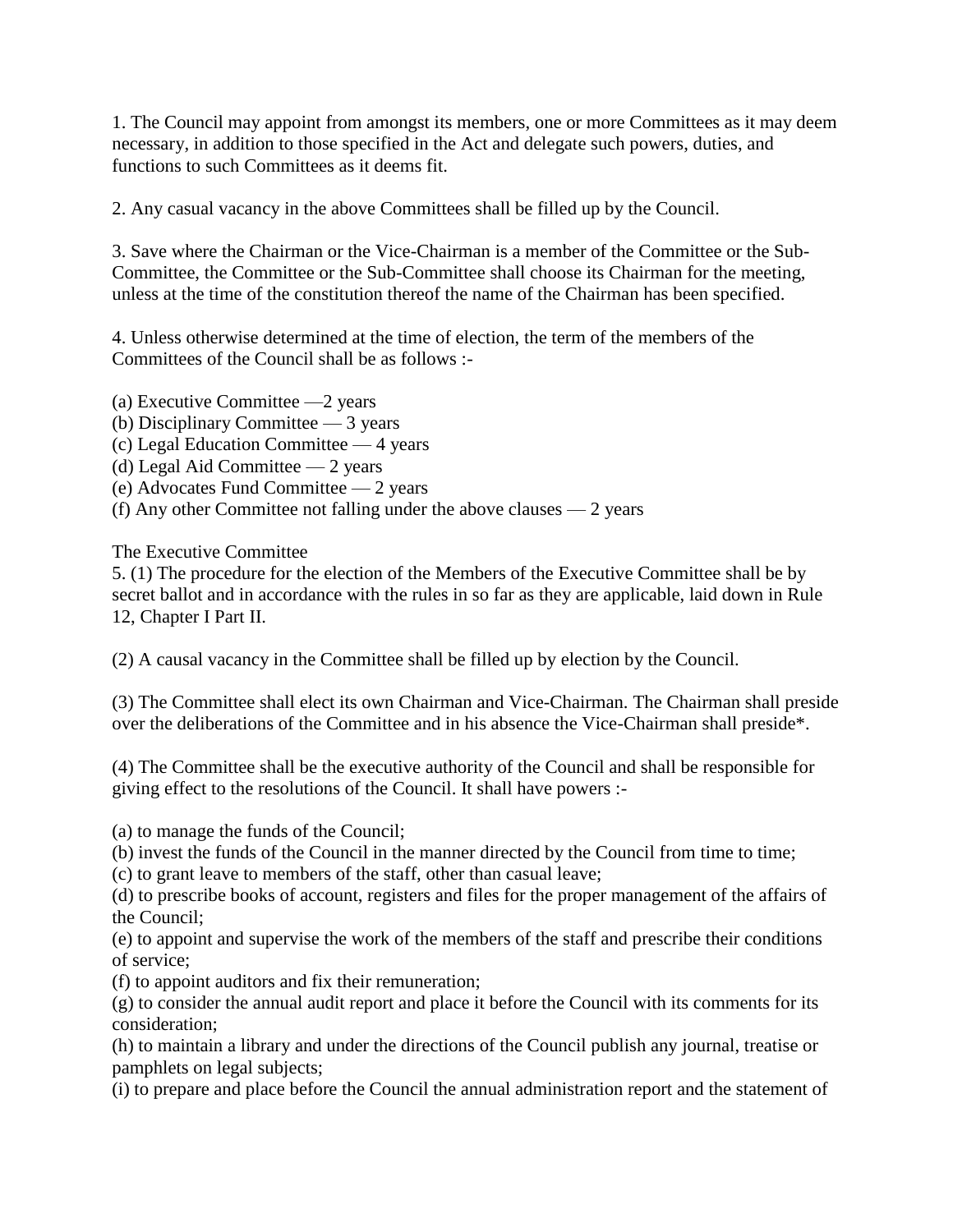account;

(j) to provide for proper annual inspection of the office and its registers;

(k) to authorise the Secretary to incur expenditure within prescribed limits;

(l) to fix travelling and other allowances to members of the Committees of the Council, and to members of the staff;

(m) to delegate to the Chairman and/or the Vice-Chairman any of its aforementioned powers; (n) to do all other things necessary for discharging the aforesaid functions.

The Legal Education Committee

6. (1) The procedure for the election of the Members of the Legal Education Committee shall be by secret ballot, and in accordance with the rules, in so far as they are applicable, laid down in Rule 12, Chapter I, Part II.

(2) The names of the remaining five members of the Committee to be co-opted shall be proposed and seconded by the members of the Council. In case more than five persons are proposed they shall be chosen by a show of hands. If there is equality of votes, the Chairman of the meeting shall have a casting vote.

7. A casual vacancy in the Committee shall be filled in by the Council from amongst its members or non-members as the case may be, in the manner specified in Rule 6 above. 8. The Committee shall have the following powers and duties:

(a) to make its recommendations to the Council for laying down the standards of legal education for the Universities;

(b) to visit and inspect Universities and report the results to the Council;

(c) to recommend to the Council the conditions, if any, subject to which foreign qualification in law obtained by persons other than citizens of India may be recognised for admission as Advocates under the Act;

(d) (i) to recommend to the Council for recognition of any degree in law of any University in the territory of India under Section 24 (1) (c) (iii) of the Act, and

(ii) to recommend the discontinuance of any recognition already made by the Council.

# The Disciplinary Committee

9. (1) The procedure for the election or co-option of the members of the Disciplinary Committee shall be by secret ballot and in accordance with the rules, in so far as they are applicable, as laid down in Rule 12. Chapter ¬I, Part II.

(2) Any causal vacancy shall be filled in by Council by election or co-option from amongst its members or non-members as the case may be.

(3) The Chairman or the Vice-Chairman of the Executive Committee shall assign and allocate all matters relating to the Disciplinary Committees amongst them if more than one such Committee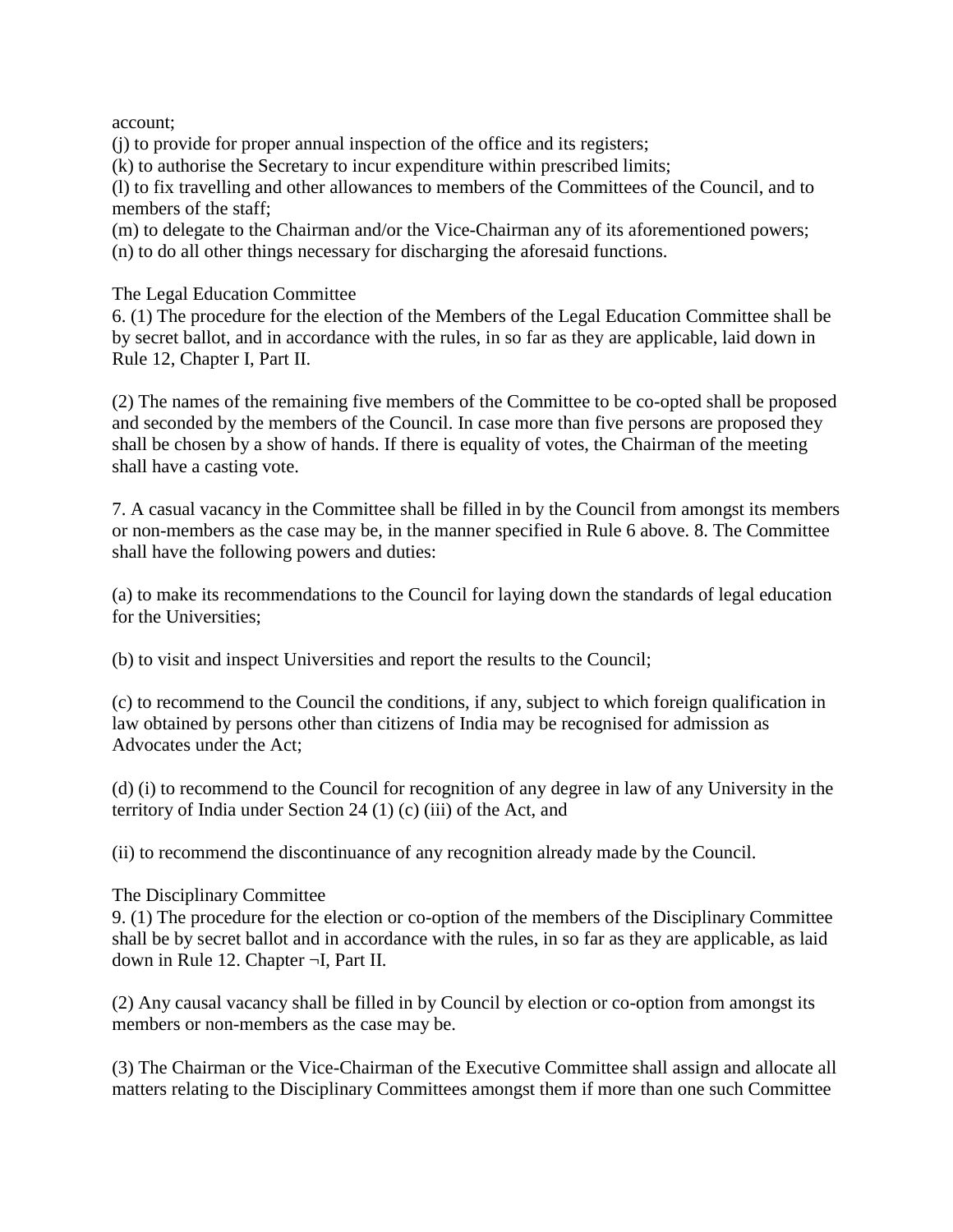is constituted or is in existence.

(4) In case of the absence of a Bar Council of India's member during the sitting of the Disciplinary Committee of the Bar Council of India, the remaining two members of the said Committee may request any available Bar Council of India member to fill the vacancy caused by such absence and in case of the absence of a co-opted member of a Disciplinary Committee of the Bar Council of India, the other two members may make similar request to any other available co-opted member of a Diciplinary Committee of the Bar Council of India and the Committee so constituted shall be deemed to be a Committee constituted under this rule for the purpose of that meeting and shall have all the powers of a Disciplinary Committee of the Bar Council of India\*.

10. For the purpose of determining the senior most member of a Disciplinary Committee under Section 9 of the Advocates Act, 1961, the seniority :

(i) of a Senior Advocate, and

(ii) of an Advocate of the Supreme Court enrolled before 1-12-1961, shall be determined in accordance with the date of his enrolment under the Bar Councils Act, 1926.

11. Election of Representatives : The Procedure for electing its representative to the Press Council of India under the Press Council Act, 1965, or for electing any other representative or representatives by or from amongst its members to any other statutory body by virtue of any special power conferred under any other enactment or for any other election by the Council provided that any member so requires, shall be in accordance with the same procedure and shall in so far as it may be applicable, be as laid down in Rule 12, Chapter I, Part II.

#### Chapter-IV Qualifications And Conditions Of Service Of The Secretary, Accountant And Other Members Of The Staff. *(Rules under Section 15(2) (k) of the Act)*

Bar Council of India Employees Service Rules 1997

1. These Rules shall be called "Bar Council of India Employees Service Rules, 1997".

2. These Rules shall come into force from the date to be specified by the Executive Committee.

3. Under the Rules, the appointing authority shall mean Executive Committee of the Bar Council of India except in the case of secretary as provided in Chapter III, Rule 5(4) (*e*) of the Bar Council of India Rules.

4. The qualifications and conditions of service of the Secretary, Accountant and other members of staff are those as specified in Schedule I to these Rules.

5. Recruitment shall be by direct appointment/promotion of the employees in the Bar Council of India as provided in the first schedule to these Rules.

6. That for the purpose of direct recruitment, vacancies shall be advertised in atleast one daily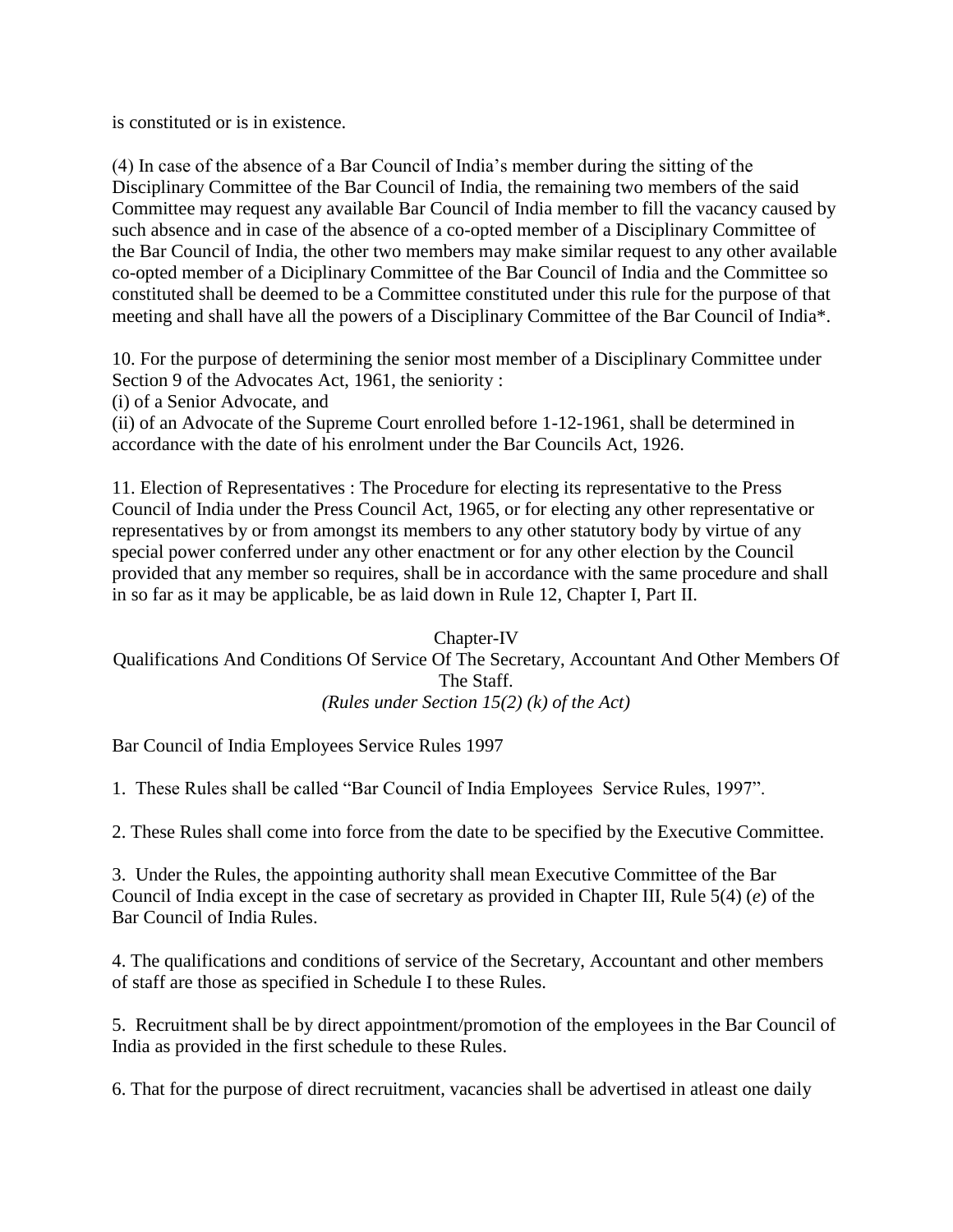newspaper.

7. That recruitment/promotion to the post shall only be made in the case of vacancy.

8. That for recruitment/promotion a person must possess qualifications as provided in Schedule I to these Rules.

9. In case it is not possible to find eligible person for promotional post it may be filled by direct recruitment but the person must possess eligibility criteria as prescribed under Schedule I.

10. That for the recruitment to the service of the bar Council of India the incumbent's minimum age shall not be less than 21 years and not more than 35 years on the date of appointment except for the posts of Secretary and Accountant.

11. The Secretary, the Accountant and other members of the staff shall retire on attaining the age of 60 years provided that in case the Executive Committee so recommends and the Council approves, they may be given extension for a period not exceeding two years.

An Employee of the Council shall retire on the forenoon of the last day of the month in which he attains the prescribed age of superannuation.

However, an employee whose date of birth is the first of a month, shall retire on the afternoon of the last day of the preceding month

12. (*i*) That promotion shall be made on the basis of seniority-cum-merit upon grades of Assistants.

(*ii*) For the post of Office Superintendent, other equivalent posts and the other posts in Schedule, the consideration shall be made on the basis of merit-cum-seniority.

13. That it shall be necessary to maintain annual confidential records of all employees of the Bar Council of India. The annual confidential records of the Secretary shall be maintained by the Chairman and records of all other employees shall be maintained by the Secretary who shall place it with his remarks before the Chairman of the Bar Council of India annually and if a person is aggrieved by any adverse communication of remark, he can file an appeal before the Executive Committee of the Bar Council of India.

14. That the post of Chowkidar/peon/Gardener and Guest room Attendant shall be interchangeable regardless of their appointment.

15. The pay scale and allowances of the employees and other conditions of the service shall be as determined by the Executive Committee and approved by the Bar Council of India.

16. (*i*) The pay scales of the Secretary and members of staff are those as specified in Schedule II to these Rules.

(*ii*) The Secretary and other permanent members of the staff shall be entitled to dearness allowance, house rent allowance and City Compensatory allowance at the rate as may be determined from time to time by the Executive Committee and approved by the Bar Council of India.

17. All the permanent employees of the Council shall be entitled to the benefit of provident fund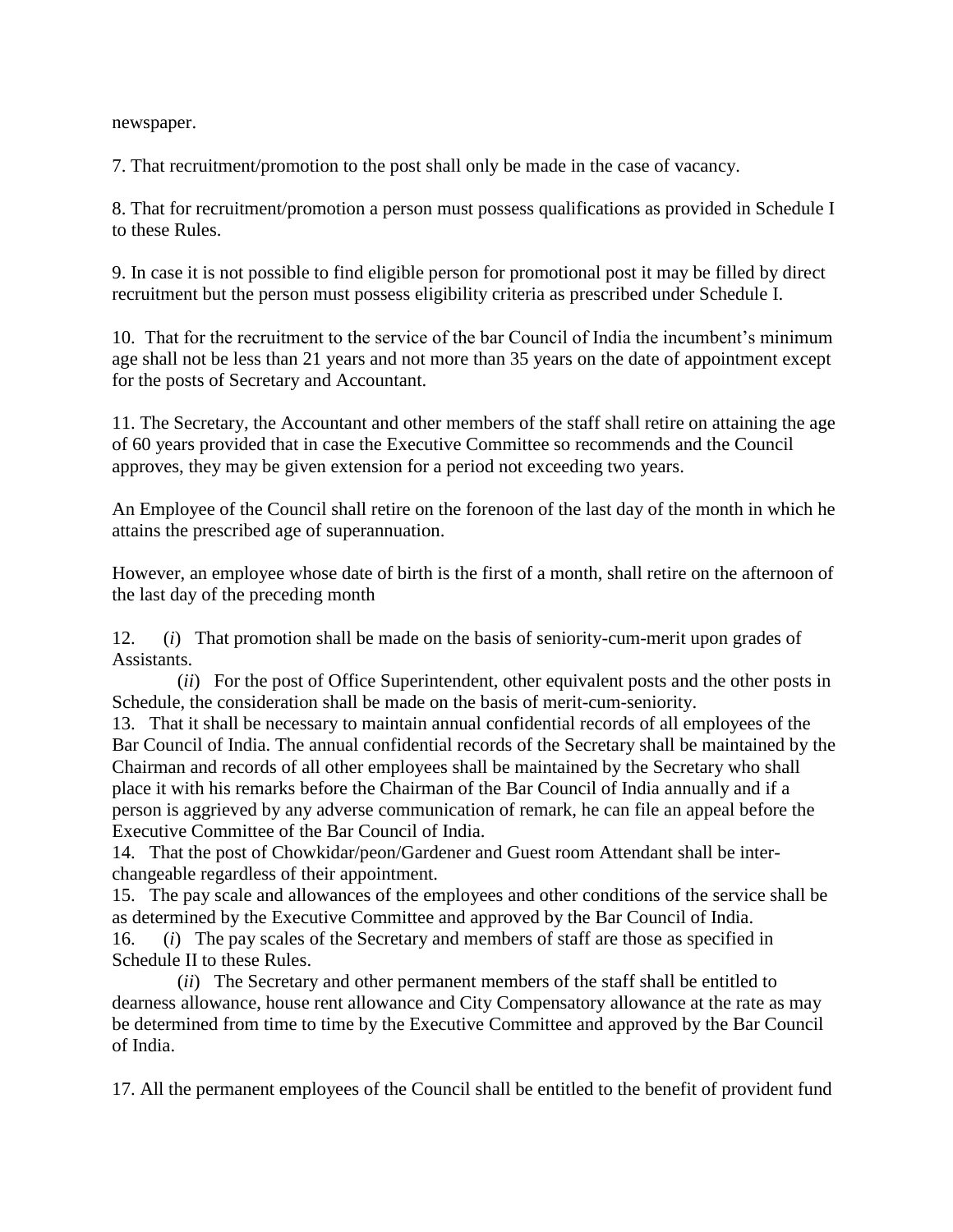and gratuity in accordance with the rules framed by the Executive Committee and approved by the Bar Council of India.

18. That strength of posts in the Bar Council of India shall be as specified in the Second Schedule to the Rules.

19. The posts re-designated shall cease to exist. The post not mentioned in Schedule II shall also cease to exist as soon as the employees holding the post demits the office.

20. (1) That an employee of the Bar Council of India may be placed under suspension if any departmental enquiry is pending or is contemplated against him/her or he/she is involved in any criminal case involving moral turpitude during the course of enquiry for trial.

(2) An employee shall be entitled for substantive allowance of 50% of his basic pay and allowance during the period of suspension and it shall be for the disciplinary authority to pass order on conclusion of enquiry or trial whether an employee is entitled for payment of full salary for the period he has remained under suspension.

(3) The authority which made the order of suspension shall be competent to increase the amount of subsistence allowance by a suitable amount not exceeding 50% of the subsistence allowance admissible during the period if the period of suspension has been prolonged due to the reasons to be recorded in writing not directly attributable to the Council employees.

(4) The amount of subsistence allowance may be reduced by suitable amount not exceeding 50% of the subsistence allowance if the period of suspension has been prolonged due to the reasons to be recorded in writing, directly attributable to the Council employee.

| Sr. No. | Name of Post | Method of recruitment |     | Qualification/Eligibility criteria                                     |
|---------|--------------|-----------------------|-----|------------------------------------------------------------------------|
| 1       | Secretary    | Direct                | (a) | Be a citizen of India                                                  |
|         |              |                       | (b) | be a law graduate or barrister-at-law                                  |
|         |              |                       | (c) | have been either $-$                                                   |
|         |              |                       |     | Registrar of the Supreme Court or<br>$\bullet$<br>a high Court in      |
|         |              |                       |     | (ii) an advocate with 15 years<br>$\bullet$<br>practice at the Bar, or |
|         |              |                       |     | (iii) Secretary of a Bar Council for<br>٠                              |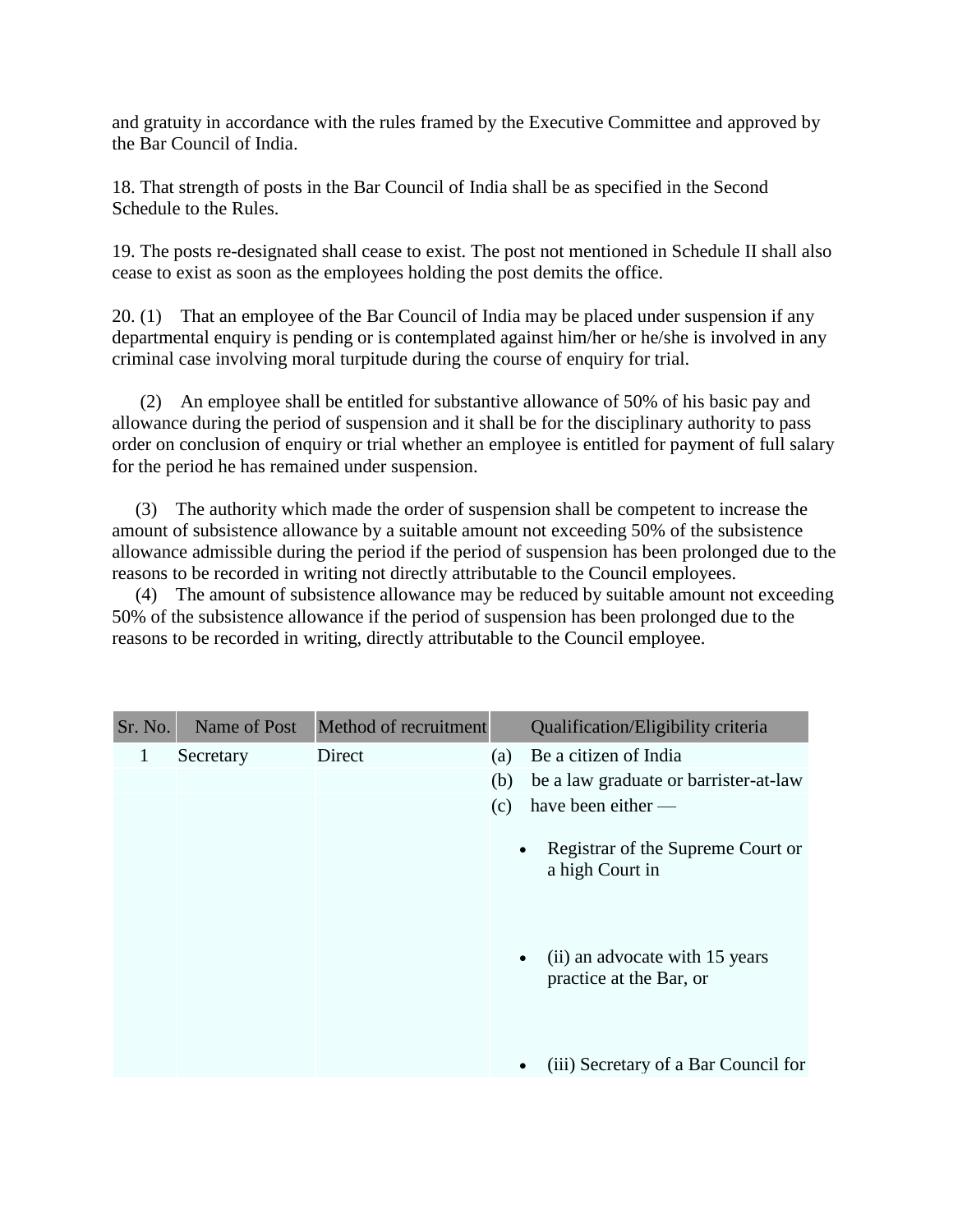|                |                                                            |              | at least 10 years, or                                                                                                                                                                                                                                                                                                                             |
|----------------|------------------------------------------------------------|--------------|---------------------------------------------------------------------------------------------------------------------------------------------------------------------------------------------------------------------------------------------------------------------------------------------------------------------------------------------------|
|                |                                                            |              | (iv) District Judge having five<br>$\bullet$<br>years' experience as District<br>Judge,, or                                                                                                                                                                                                                                                       |
|                |                                                            |              | (v) Principal of a recognised Law<br>College having experience as a<br>Principal for five years' and seven<br>years' standing at the Bar, or                                                                                                                                                                                                      |
|                |                                                            |              | (vi) Professor or Reader of Law in<br>$\bullet$<br>a University recognised by the<br>Council with 10 years standing<br>and having seven years experience<br>at the Bar, or                                                                                                                                                                        |
|                |                                                            |              | (vii) Law Graduate with three<br>$\bullet$<br>years experience as Assistant<br>Secretary of the Bar Council of<br>India                                                                                                                                                                                                                           |
|                |                                                            |              | be ordinarily not less than 40 years<br>(d)<br>and not more than 50 years of age at the<br>time of appointment. Provided that if at<br>any time the Council considers that a<br>person having the necessary<br>qualifications is not available, it may<br>relax any of the qualifications mentioned<br>in sub-rules $(c)$ and $(d)$ of this rule. |
| $\overline{2}$ | <b>Asstt. Secretary</b>                                    | By promotion | (i) Office Superintendent (i) Asstt.<br>Registrar and Accountant with minimum<br>of five years experience in the post.                                                                                                                                                                                                                            |
| 3              | <b>Asstt. Secretary-</b><br><b>Cum-Accounts</b><br>Officer | By promotion | C.A. plus B.Com. with five years as<br>Accountant                                                                                                                                                                                                                                                                                                 |
| 4.             | Office Supdt.                                              | By promotion | From Assistant Gr. III with six years<br>experience                                                                                                                                                                                                                                                                                               |